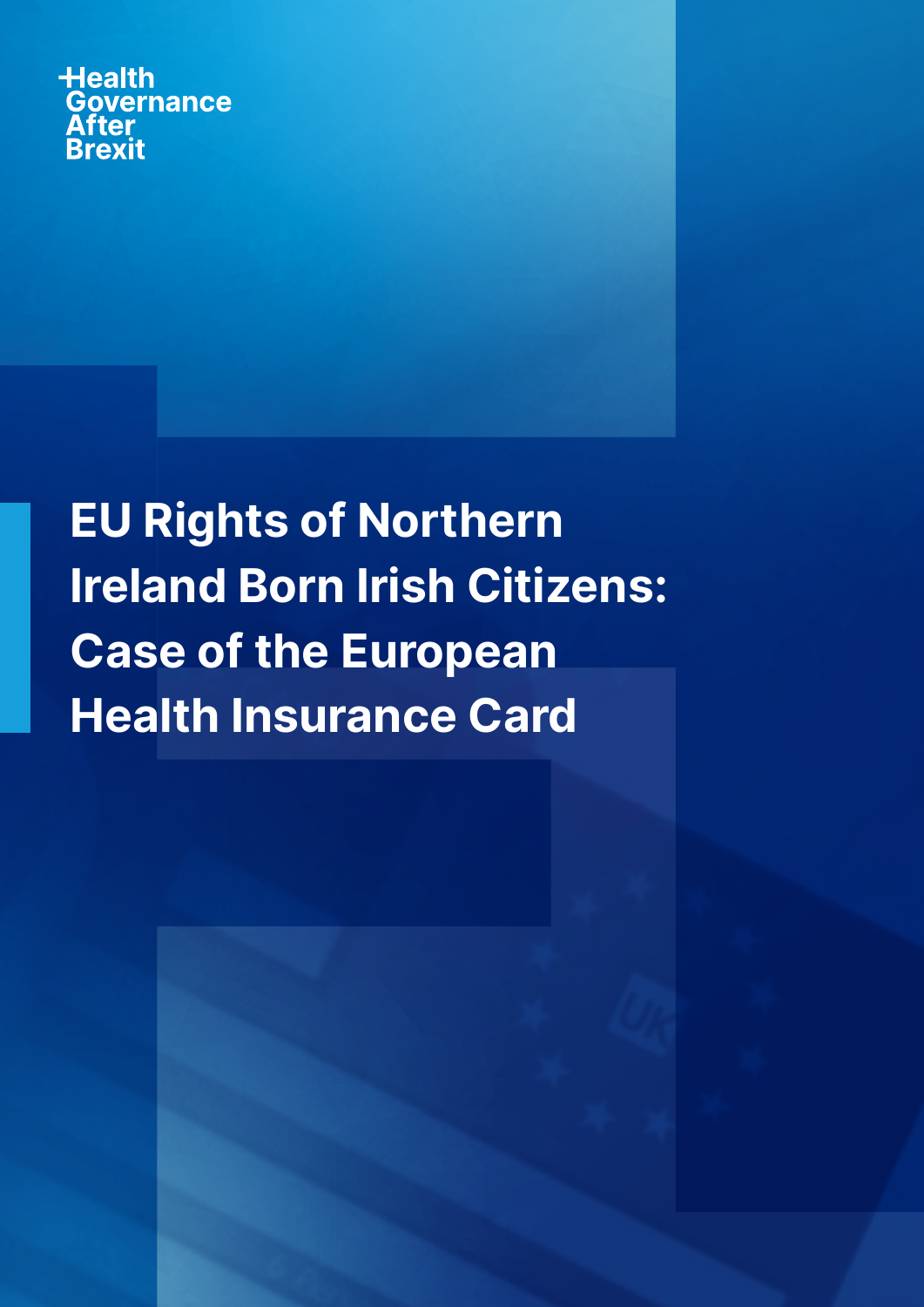

# EU Rights of Northern Ireland Born Irish Citizens: Case of the European Health Insurance Card

Health Governance after Brexit project team, University of Sheffield and Queen's University Belfast

Mark Flear, Darcy Foster and Tamara Hervey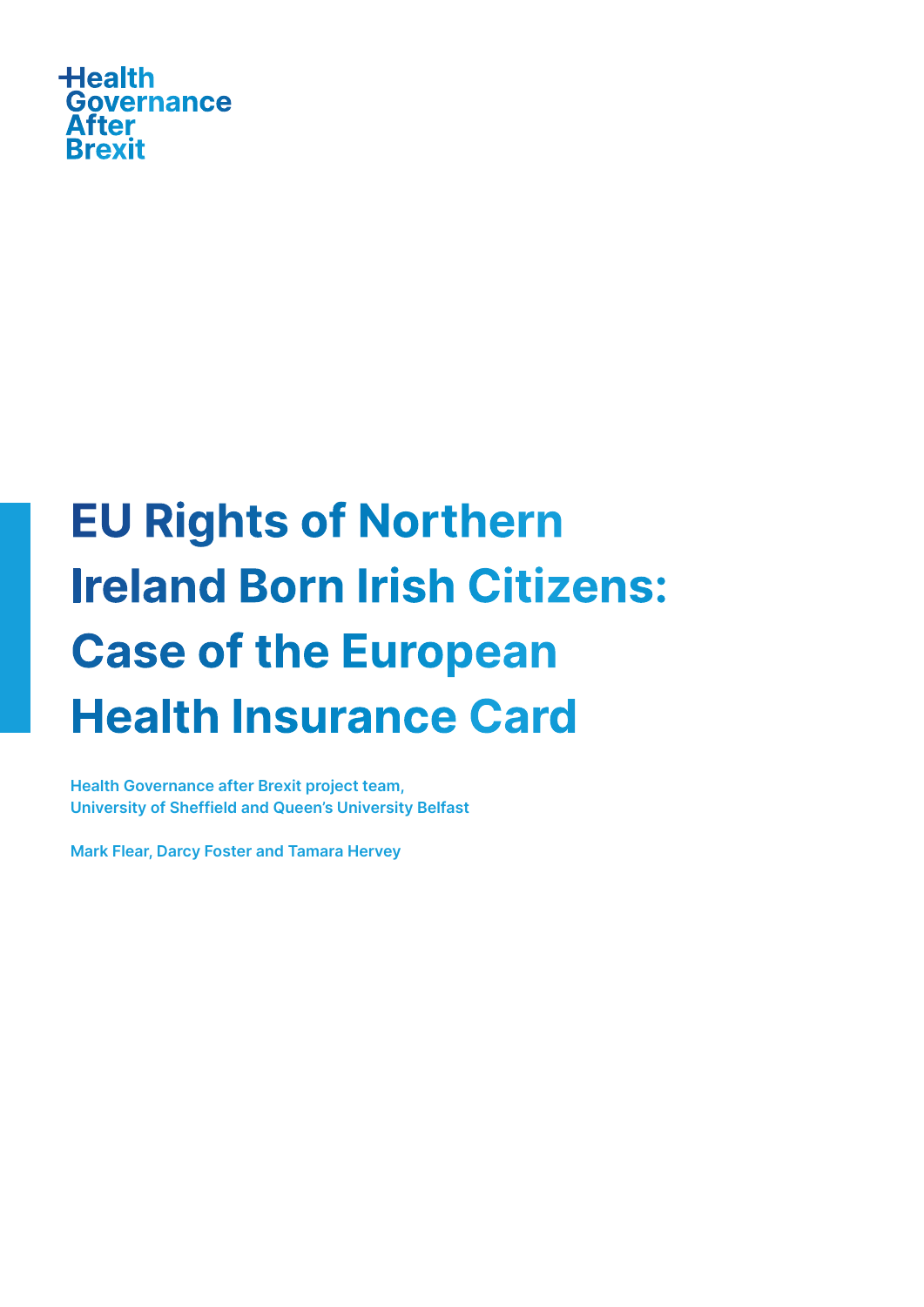# **Contents**

| <b>Summary</b>                                                                                                                       |                                                                                                                         | 4                                  |
|--------------------------------------------------------------------------------------------------------------------------------------|-------------------------------------------------------------------------------------------------------------------------|------------------------------------|
|                                                                                                                                      | <b>1. Introduction and Overview</b><br>2. Recent Legal Changes that Prompt Concern                                      |                                    |
|                                                                                                                                      |                                                                                                                         |                                    |
| 3. 'Ordinary Residence' as the Basis for Entitlement to the European Health Insurance Card<br>and the Law Facilitating its Operation |                                                                                                                         | 7                                  |
| 3.1<br>3.2<br>3.3                                                                                                                    | Overview of the European Health Insurance Card<br>'Ordinary Residence'<br>'Ordinary Residence' in One or More Countries | 7<br>8<br>9                        |
|                                                                                                                                      | <b>4. Implications of Current Likely Brexit Scenarios</b>                                                               |                                    |
| 4.1<br>4.2                                                                                                                           | <b>Withdrawal Agreement</b><br>'No Deal'                                                                                | 10 <sup>°</sup><br>10 <sup>°</sup> |
|                                                                                                                                      | 5. Bilateral Legal Arrangements between the United Kingdowm and the<br><b>Republic of Ireland</b>                       | 11                                 |
|                                                                                                                                      | <b>6. Conclusion</b>                                                                                                    |                                    |

The support of the ESRC's Health Governance after Brexit grant ES/S00730X/1 and The University of Sheffield's SURE programme is gratefully acknowledged.

With thanks to Alexandra Sinclair of the Public Law Project and Andelka M Phillips of the University of Waikato for their help and expertise.

Note: This analysis must not be treated as formal legal advice, not least because its authors are not insured to give such advice. Anyone seeking such advice should consult a solicitor.





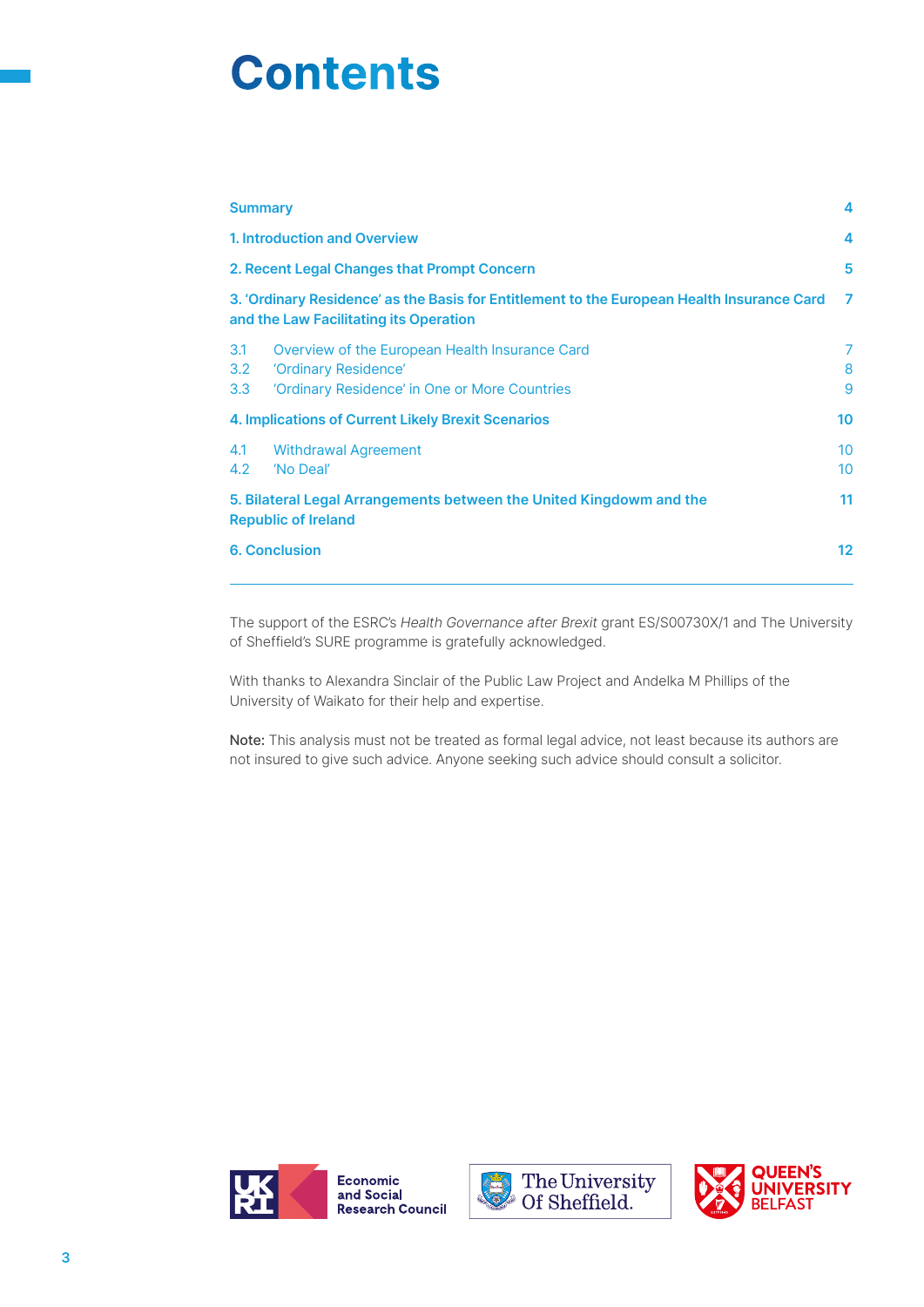# **Summary**

Recent changes to the 'settled status' scheme challenge the Belfast/Good Friday Agreement provision that individuals who are NI born may choose Irish citizenship and the rights that go with it

- The rights of Irish citizens include those under EU law
- EU law rights include access to needs-arising, emergency health care during a temporary stay in another EU Member State, as if they were a patient within that Member States' health system
- But entitlement to those rights is based on ordinary residence, not on citizenship
- The argument that loss of EHIC rights is a breach of the Belfast/Good Friday Agreement is not a good argument

## 1. Introduction and Overview

In our discussions with a membership organisation (MO) a number of questions/topics were set out where they would welcome analysis from the Health Governance after Brexit (HGaB) team. One question/topic was proposed changes to European Union (EU) rights of its members who are Northern Ireland (NI) born and resident Irish citizens after the withdrawal of the United Kingdom (UK) from the EU (Brexit). The MO's broad concern arose in response to changes that came in after the law bringing in the 'settled status' scheme came into effect. This scheme will permit eligible EU/European Economic Area (EEA)<sup>1</sup> citizens to remain lawfully resident in the UK post-Brexit. The 'settled status' scheme is now intended to exclude dual EU/British citizens from being eligible to apply for 'settled status'. The latter is presumably because there is no need for a British citizen to also have 'settled status' in order to remain lawfully within the UK post-Brexit. The legal text bringing this change into effect appears to classify those born in NI as British, irrespective of their choice to identify as solely Irish, or Irish and British, a right that is provided for by the Belfast/Good Friday Agreement (B/GFA).<sup>2</sup> The MO's concern is that this change will effectively erase, not only the chosen status of NI born and resident Irish citizens, but also and in turn, their status as EU citizens and the related rights.

Consistent with the remit of HGaB as a research project on health governance funded and supported by the Economic and Social Research Council, this briefing note comprises a detailed response to the *health* aspects of this much broader question/topic.<sup>3</sup> It is important to note that the extraordinary fluidity of contemporary politics makes it difficult to be certain about future legal positions. Instead of dealing in the range of possible hypotheticals, this briefing note is focused on whether NI born and resident Irish citizens will be able to rely on European Health Insurance Card (EHIC)-based rights post Brexit.

As we understand it, the MO is arguing that EHIC-based rights are affected by those recent changes in the 'settled status' scheme, and that this is contrary to the B/GFA. Loss of EHICbased rights is one element of an argument to the effect that the reclassification of those born in NI as simply British, its erasure of their chosen status as Irish citizens, and in turn EU citizens with related rights, is unlawful. To investigate the robustness of that argument, in the following we first explain the recent legal changes that have prompted the MO's concern. Subsequently, we turn to outline the EHIC and explain that the aspect of the MO's case relating to it should be removed, as it is not a good argument. We explain the implications of UK withdrawal from the EU for any entitlement to EHIC to those ordinarily resident in NI (or elsewhere in the UK) under the two most likely Brexit scenarios i.e. under the Withdrawal Agreement (WA) or 'No Deal'.

<sup>1</sup> The EEA comprises EU Member States and also the three Members of the European Free Trade Association Iceland, Liechtenstein and Norway. The EEA unites these into the EU's Internal Market. Switzerland also participates in the EU's internal market.

<sup>2</sup> Article 1(vi) B/GFA.

**<sup>4</sup> 1** It is not possible to provide a more wide-ranging response as that would take HGaB beyond its remit.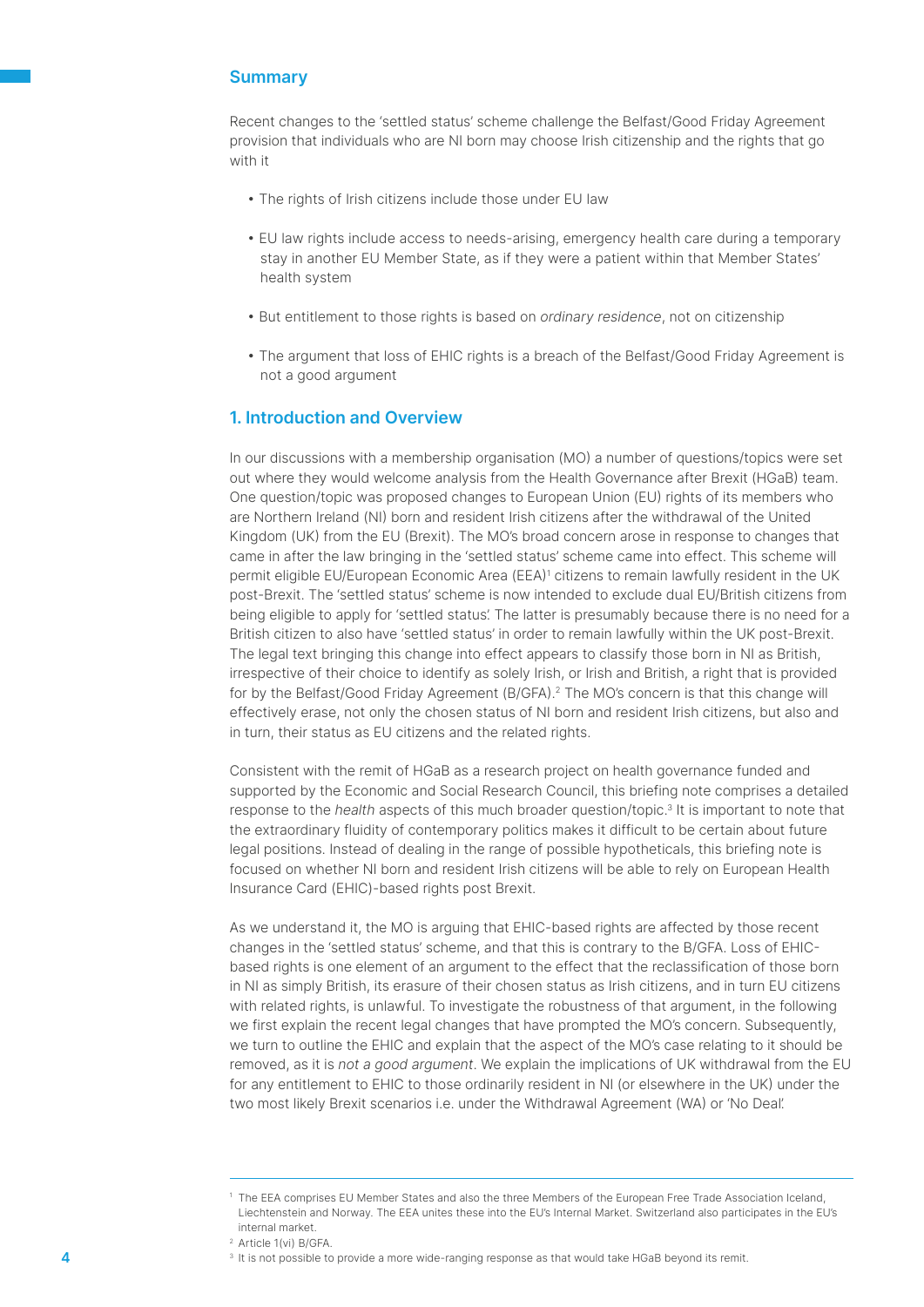Removing the EHIC aspect of the case will, we submit, strengthen the arguments that the MO does have. Put straightforwardly, when it comes to the EHIC, the recent changes to UK domestic law relating to those born in NI but who identify as Irish (or British or both) are something of a red herring. This is because in the UK, including NI, and the Republic of Ireland (RoI) the EHIC is issued to those who fulfil criteria relating to 'ordinary residence' rather than nationality of the Member States.

# 2. Recent Legal Changes that Prompt Concern

The Home Office (HO) recently changed the definition of 'EEA citizens' for the 'settled status' scheme it is implementing to deal with Brexit. The definition applies to specific categories of applications for 'settled status'. The change to the definition takes effect on different dates for each category, with the latest date being 1 May 2019.<sup>4</sup> The change to the definition will allow eligible EU/EEA citizens to remain lawfully resident in the UK post-Brexit. The new definition refers to an 'EEA citizen' as:

'a person who is a national of: Austria, Belgium, Bulgaria, Croatia, Republic of Cyprus, Czech Republic, Denmark, Estonia, Finland, France, Germany, Greece, Hungary, Iceland, Ireland, Italy, Latvia, Liechtenstein, Lithuania, Luxembourg, Malta, Netherlands, Norway, Poland, Portugal, Romania, Slovakia, Slovenia, Spain, Sweden or Switzerland, and who (unless they are a relevant naturalised British citizen) is not also a British citizen'.5

The definition applies to any dual British/EU citizens, and that includes dual British/Irish citizens. To be clear, this is because 'a person who is a national of…Ireland…and who (unless they are a relevant naturalised British citizen) is not also a British citizen' is defined as an EEA citizen. The consequence of this definition is that it excludes British/EU citizens from being eligible to apply for 'settled status'. The MO joins a number of other prominent individuals, politicians and organisations, all of whom have queried the compatibility of this change to the 'settled status' scheme with the letter and spirit of the B/GFA. The central concern is that the change would effectively erase, not only the chosen status of NI born and resident Irish citizens, but also and in turn, their status as EU citizens with related rights. The concern around the change is actually far broader, and resonates with wider Brexit-prompted legal challenges, specifically, to the approach taken by the UK to those born in NI in respect of their national self-identification under the B/GFA.<sup>6</sup> Such challenges will, according to Curtis and others: 'help determine what force the birthright protection in the [B/GFA] has in domestic law, and whether the people of Northern Ireland can hold only Irish citizenship, without having to renounce the British citizenship conferred upon them by the [British Nationality Act 1981]!7

There is good cause for concern. The B/GFA is an agreement in international law, but it has not been transposed into UK law. The B/GFA agreement is therefore, constitutionally speaking, not binding within UK law, at least not in the way that EU law is at present.<sup>8</sup> The B/GFA provides that the Governments of the UK and RoI:

<sup>5</sup> Ibid, Annex 1, 45-46.

<sup>7</sup> Ibid, 14-15.

<sup>4</sup> Under Statement of Changes in Immigration Rules. Presented to Parliament Pursuant to Section 3(2) of the Immigration Act 1971 (7 March 2019), 2-3, the relevant changes to Appendix EU, which include Annex 1 on the definition of 'EEA citizens', come into effect on different dates for each category of application:

<sup>&#</sup>x27;(i) subject to sub-paragraph (iii), below, at 0700 on 30 March 2019 in relation to applications made under Appendix EU within the UK (at which time the Implementation provisions in the Statement of Changes in Immigration Rules presented to Parliament on 20 December 2018 in HC 1849 shall cease to have effect);

<sup>(</sup>ii) subject to sub-paragraph (iii), below, at 0700 on 9 April 2019 in relation to applications made under Appendix EU outside the UK; and

<sup>(</sup>iii) on 1 May 2019 in relation to applications made under Appendix EU which rely on sub-paragraph (a)(v) in condition 3 in the table in paragraph EU11, sub-paragraph (a)(v) in condition 1 in the table in paragraph EU14 or otherwise on the entry for 'person with a Zambrano right to reside' in the table at Annex 1.

However, in relation to the change set out in paragraph EU2 of this statement:

<sup>(</sup>i) if an application has been made under Appendix EU on or after 1 November 2018 and before 22 December 2018, the application will be decided in accordance with the Immigration Rules in force on 21 December 2018; and

<sup>(</sup>ii) if an application has been made under Appendix EU on or after 21 January 2019 and before 0700 on 30 March 2019, the application will be decided in accordance with the Immigration Rules in force before 0700 on 30 March 2019' (emphasis added).

<sup>6</sup> In particular, the DeSouza case, which has been heard before a tribunal and is unreported. For discussion, see: John Curtis and others, Northern Ireland, Citizenship and the Belfast/Good Friday Agreement (Briefing Paper Number 8571, 23 May 2019) House of Commons Library.

<sup>5</sup> <sup>8</sup> Courts interpret UK legislation assuming Parliament intends to comply with international obligations.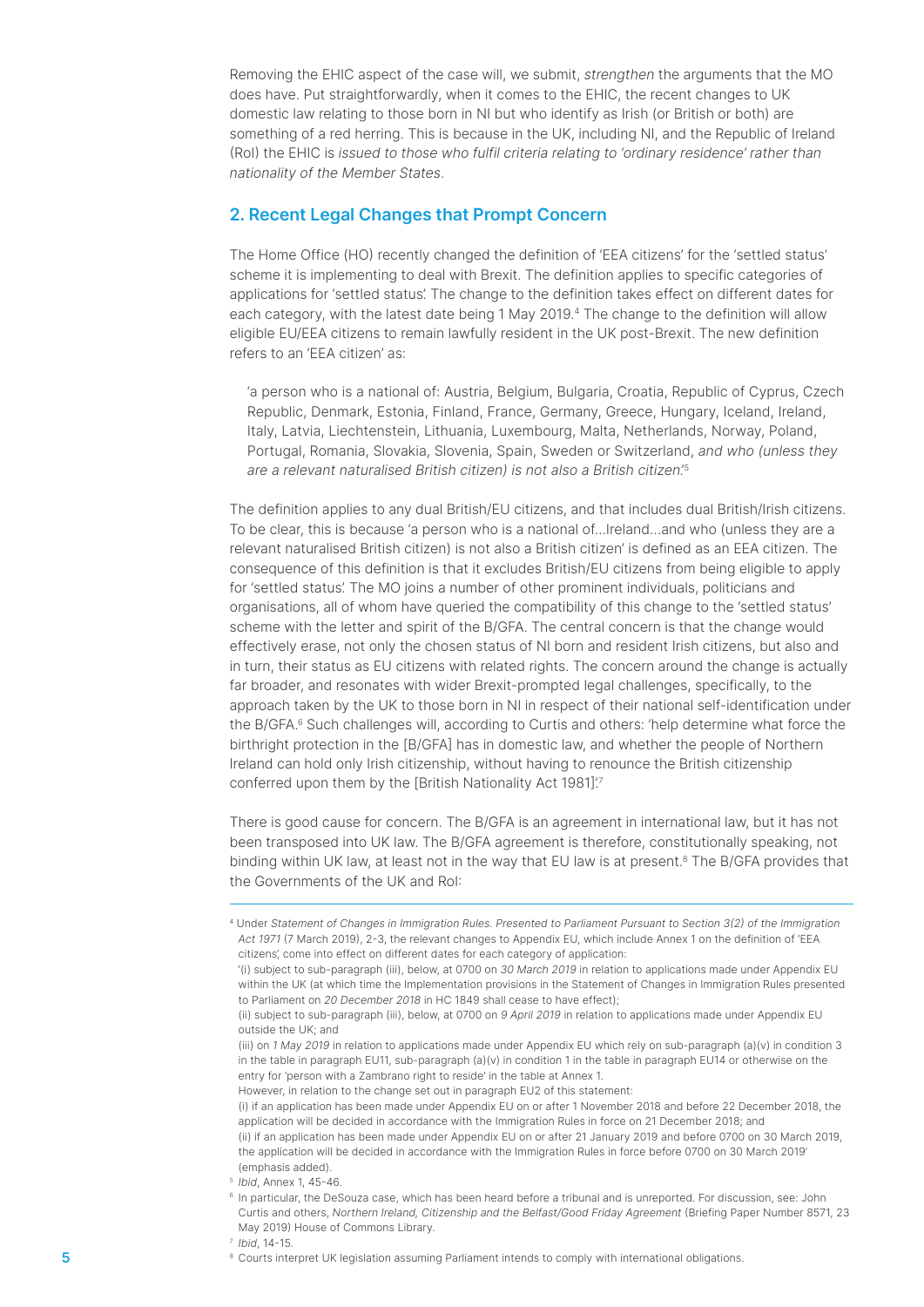'recognise the birthright of all the people of Northern Ireland to identify themselves and be accepted as Irish or British, or both, as they may so choose, and accordingly confirm that their right to hold both British and Irish citizenship is accepted by both Governments and would not be affected by any future change in the status of Northern Ireland.<sup>9</sup>

Further, any assurances provided by the HO or other departments of the UK government about compliance with the B/GFA do not have the force of law. Indeed, UK law on nationality has not been amended to reflect the B/GFA and its prioritisation of individual choice in matters relating to citizenship for those born in NI. The British Nationality Act 1981 (1981 Act) provides that since 1 January 1983, British citizenship is acquired by people born in the UK or a qualifying territory provided, when they were born, either that one of their parents was a British citizen or legally settled in the UK. Also of relevance to the present matter is the definition of 'the United Kingdom' as 'Great Britain, Northern Ireland and the Islands, taken together.<sup>10</sup> British citizens of full age and capacity are able to renounce their British citizenship by making a declaration in the manner prescribed by the 1981 Act. Up until this point British citizenship is bestowed. In short, the 1981 Act does not explicitly reflect and safeguard the right of people born in NI to hold both British and Irish citizenship.

In light of the 1981 Act, there is justified concern about the implications of the recent changes to the 'settled status' scheme for NI born and resident Irish citizens post-Brexit. The MO has stated: 'It's important to note that Irish citizens are EU citizens and therefore post Brexit could still travel under freedom of movement. However, most other EU rights and benefits are not automatically retained, such as the European Health Insurance card [sic], voting in EU elections, the rights to be joined by non-EU family members.<sup>11</sup>

The change to the 'settled status' scheme seems to be contrary to the Joint Report agreed between the EU and UK negotiators of the Withdrawal Agreement (which itself has been agreed between the UK and the EU, but is not ratified or in force). The Joint Report notes:

'Both Parties acknowledge that the [B/GFA] recognises the birth right of all the people of Northern Ireland to choose to be Irish or British or both and be accepted as such. The people of Northern Ireland who are Irish citizens will continue to enjoy rights as EU citizens, including where they reside in Northern Ireland. Both Parties therefore agree that the Withdrawal Agreement should respect and be without prejudice to the rights, opportunities and identity that come with European Union citizenship for such people and, in the next phase of negotiations, will examine arrangements required to give effect to the ongoing exercise of, and access to, their EU rights, opportunities and benefits.<sup>12</sup>

#### Further:

'The [B/GFA] also includes important provisions on Rights, Safeguards and Equality of Opportunity for which EU law and practice has provided a supporting framework in Northern Ireland and across the island of Ireland. The United Kingdom commits to ensuring that no diminution of rights is caused by its departure from the European Union, including in the area of protection against forms of discrimination enshrined in EU law [...]<sup>13</sup>

In light of current UK law, if the UK is to ratify the Withdrawal Agreement and comply with its terms, the MO is correct to argue:

'A legal framework is urgently needed to maintain these rights as promised by the UK government in the 2017 Joint report.<sup>14</sup>

<sup>9</sup> Article 1(vi) B/GFA.

<sup>10</sup> Section 50 British Nationality Act 1981. Emphasis added.

<sup>&</sup>lt;sup>11</sup> Correspondence on file.

<sup>12</sup> Joint Report from the Negotiators of the European Union and the United Kingdom Government, 8 December 2017, TF50 (2017) 19 – Commission to EU 27, para 52. Emphasis added.

<sup>13</sup> Ibid, para 53. Emphasis added.

<sup>6</sup> <sup>14</sup> Correspondence on file.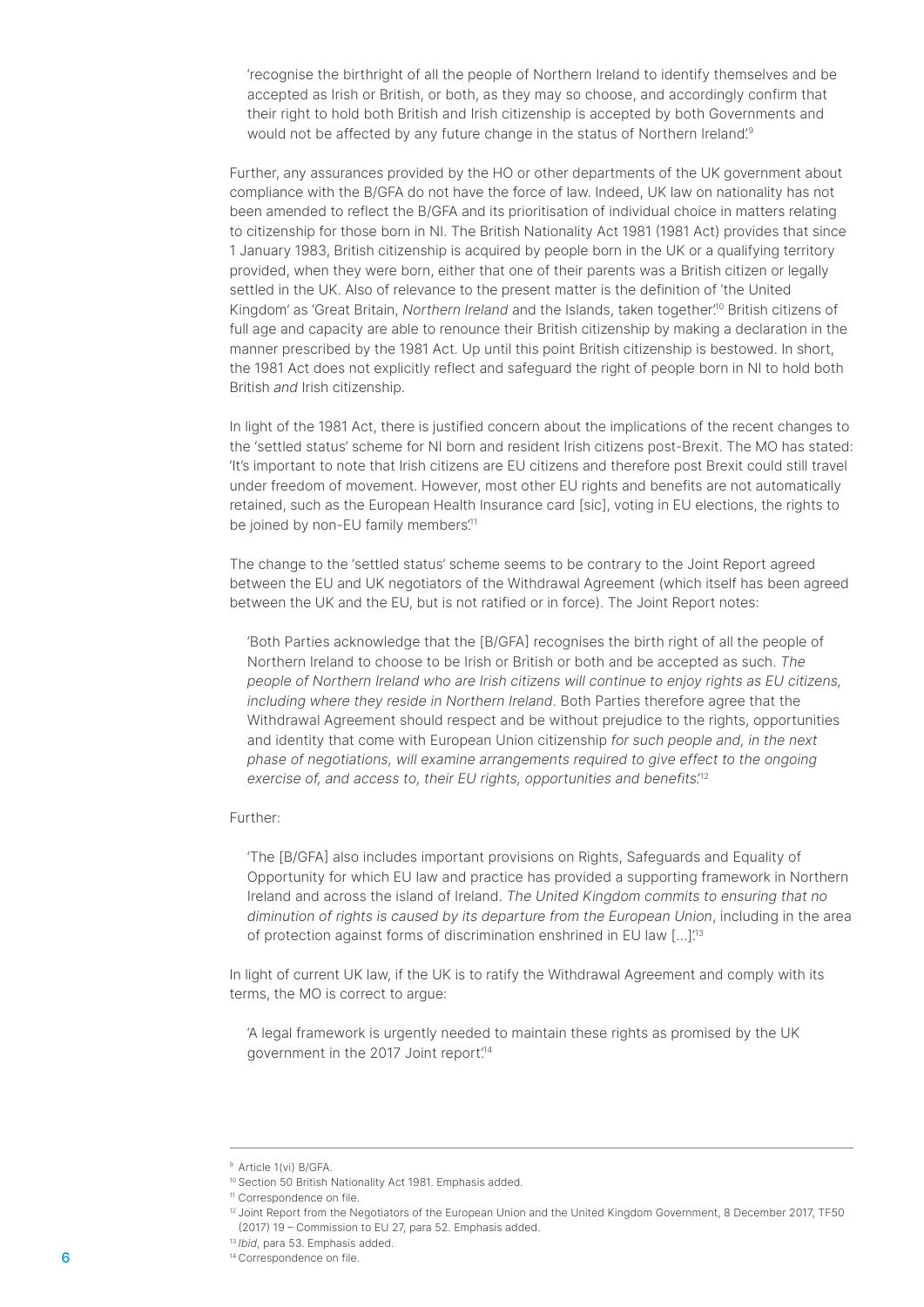Of course, if Brexit takes place without a Withdrawal Agreement ('No Deal'), the Joint Report has no legal implications, although we would argue that it stands as an important mutually agreed interpretation of the obligations in the B/GFA, which continue, as a matter of international law, irrespective of the type of Brexit.

In summary, there is cause for concern about the implications of the recent change to the 'settled status' scheme. Addressing this concern to uphold the rights of NI born and resident Irish citizens may form the basis for a future legal framework. However, as we turn now to explain, the change to the 'settled status' scheme does not actually impact on the question of who can access the EHIC scheme. This is because the basis for access to the EHIC in NI/UK is ordinary residence. As such, reference to the EHIC should be removed from the MO's arguments so as to strengthen those arguments that remain.

# 3. 'Ordinary Residence' as the Basis for Entitlement to the European Health Insurance Card and the Law Facilitating its Operation

#### 3.1 Overview of the European Health Insurance Card

The EHIC is the means for accessing 'needs arising' or emergency healthcare elsewhere in the EU/EEA and Switzerland during temporary stays there. Treatment for 'needs arising' healthcare can include treatment for long-term conditions. However, the EHIC does not provide coverage for those who travel specifically for treatment.<sup>15</sup> The EU law underpinning the EHIC is found in Regulation 883/2004/EC and Regulation 987/2009/EC.16 The EHIC itself is the document referred to in this legislation, but is in fact founded upon Decision S1, which is based on Article 72(a) Regulation 883/2004/EC.

The Regulation is 'directly applicable' in all Member States meaning it takes legal effect without any act of transposition.<sup>17</sup> Under Section 2 European Communities Act 1972, Regulation 883/2004/EC takes effect in UK law in line with the requirements of EU law. Regulation 883/2004/EC must be applied in preference to any contradictory domestic law, in accordance with the principle of supremacy of EU law. But this legislation provides for *coordination* of health and social security systems only, including the EHIC.<sup>18</sup> In other words, there is no harmonisation of national society security laws.19 Thus, conditions for entitlement to the EHIC, and the rights entailed under EHIC for those on a temporary stay in another Member State, are determined by Member State law. Put simply, the rule is that EHIC-holding EU citizens on a temporary stay have to be treated, for 'needs arising' or emergency health care, as if they were covered by the domestic NHS, and receive any 'benefits in kind' to medical treatment on that basis. Regulation 883/2004/EC defines 'benefits in kind' which it provides for, as including 'long-term care benefits' which the Member States pay for directly.<sup>20</sup>

<sup>&</sup>lt;sup>15</sup> In principle the S1 scheme applies to patients who are referred to a specialist provider in another Member State, while Directive 2011/24/EU of the European Parliament and of the Council of 9 March 2011 on the application of patients' rights in cross-border healthcare OJ L 88/45 applies when patients themselves choose to travel abroad for treatment. For an overview of the different ways in which EU law provides rights to access healthcare elsewhere in the EU/EEA and Switzerland, see: House of Lords, European Union Committee 13th Report of Session 2017–19, Brexit: reciprocal healthcare, HL Paper 107 (House of Lords, 2018).

<sup>&</sup>lt;sup>16</sup> Regulation (EC) No 883/2004 of the European Parliament and of the Council of 29 April 2004 on the coordination of social security systems OK L 166/1; Regulation (EC) No 987/2009 of the European Parliament and of the Council of 16 September 2009 laying down the procedure for implementing Regulation (EC) No 883/2004 on the coordination of social security systems OJ L 284/1.

<sup>17</sup> Article 288 TFEU.

<sup>18</sup> Article 19(1) Regulation 883/2004/EC and Article 25 Regulation 987/2009/EC.

<sup>19</sup> Consistent with Article 168(7) Treaty on the Functioning of the EU, which states 'Union action shall respect the responsibilities of the Member States for the definition of their health policy and for the organisation and delivery of health services and medical care. The responsibilities of the Member States shall include the management of health services and medical care and the allocation of the resources assigned to them. The measures referred to in paragraph 4(a) shall not affect national provisions on the donation or medical use of organs and blood'

<sup>20</sup>Article 1(va)(i) Regulation 883/2004/EC states: 'for the purposes of Title III, Chapter 1 (sickness, maternity and equivalent paternity benefits), benefits in kind provided for under the legislation of a Member State which are intended to supply, make available, pay directly or reimburse the cost of medical care and products and services ancillary to that care. This **7** includes long-term care benefits in kind'.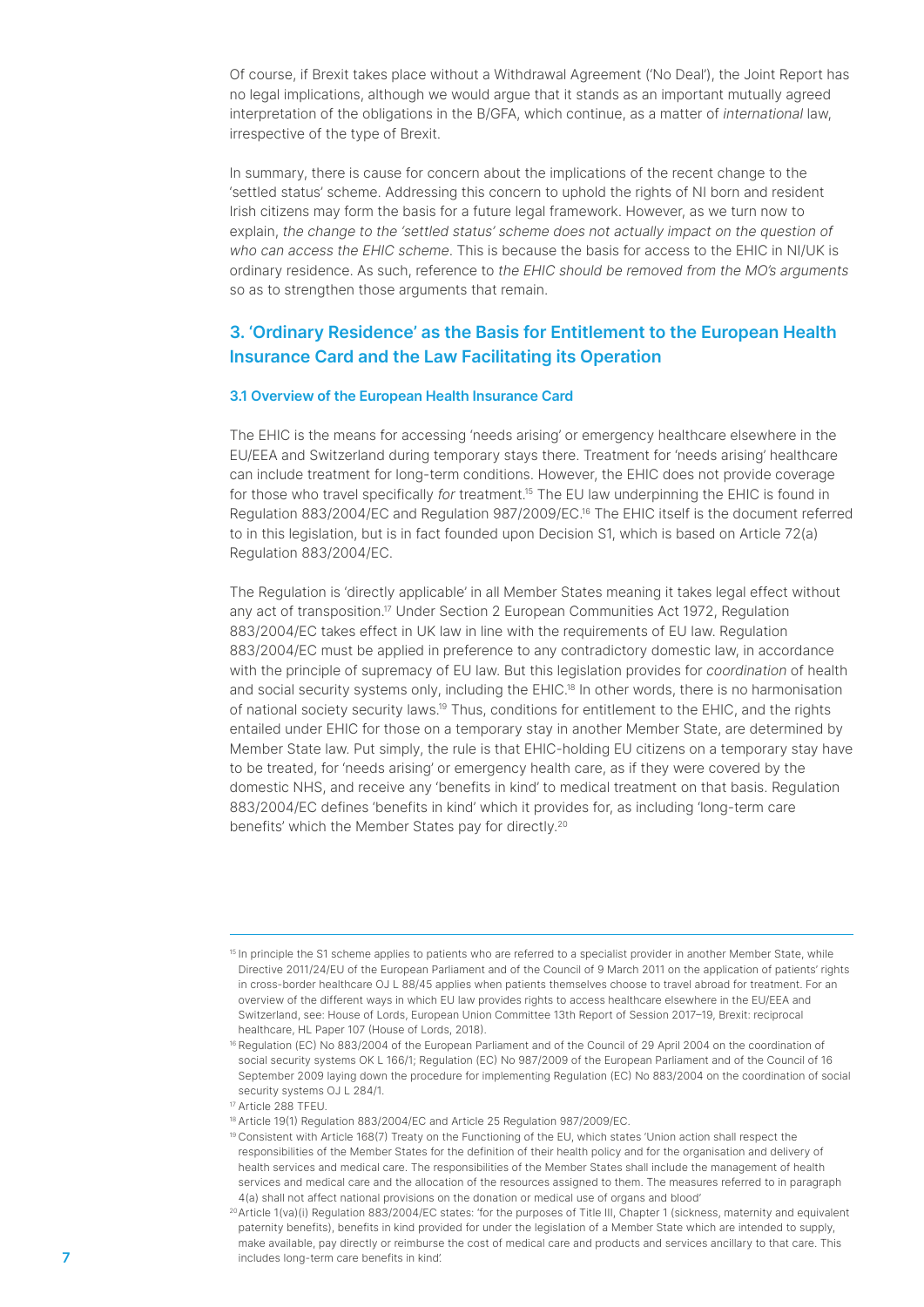#### 3.2 'Ordinary Residence'

As summarised in quidance issued by the National Health Service (NHS), '[e]ntitlement to an EHIC is based on insurability under EU law, and not on a person's nationality. This applies to all EEA countries'. Moreover, the UK 'operates a residency-based healthcare system, which means that insurability is generally determined by residency and not by the past or present payment of National Insurance contributions or UK taxes'.<sup>21</sup> Effectively, visitors who are nationals of any EU Member States are treated in the same way as locals, which is offset by a system of reimbursement between Member States.<sup>22</sup> This right to be treated as a local is administered in the form of the EHIC, granting UK nationals access to free or reduced cost healthcare within the EEA.23 The existing rights to free NHS care for EEA nationals and Swiss nationals under EU law and the rights of UK citizens to access cross-border healthcare in the EU Member States will continue until the point at which the UK formally leaves the EU, currently scheduled for 31 October 2019.

The Electronic Exchange of Social Security Information (EESSI) $^{24}$  is an information technology system enabling the exchange of personal data across EU social security institutions.<sup>25</sup> It provides for an accurate, efficient and secure exchange of the necessary information for treating patients, routing all healthcare documents to the correct destination in another Member State. The information shared is subject to EU data protection legislation, namely the EU's General Data Protection Regulation (GDPR).<sup>26</sup> The GDPR protects the fundamental rights of natural persons whose data are 'processed' within the material scope of EU law,<sup>27</sup> where the entity processing the data is within the EU, or the data subjects are within the EU. The GDPR also provides for the free movement of data both within and into the EU by providing harmonised minimum level standards of data protection.28 The EESSI also facilitates the payment of the treatment by the 'competent state'<sup>29</sup> in this case the UK, to the country which provides the benefit, that is, the needs-based or emergency health care or treatment.

In December 2018, the UK government issued a technical note giving guidance on data protection post-Brexit. That was withdrawn<sup>30</sup> and replaced with revised quidance adopted on 6 February 2019.31 It is in accordance with the guidance from the Information Commissioner's Office (ICO)<sup>32</sup> on the future data protection regime in case of a 'No Deal' Brexit. This will be discussed latterly in this briefing note when the two forms of Brexit are discussed.

<sup>21</sup> NHS, 'Apply for a free EHIC (European Health Insurance Card)', available at: https://www.nhs.uk/using-the-nhs/healthcareabroad/apply-for-a-free-ehic-european-health-insurance-card/. Last accessed 1 August 2019. Emphasis added.

<sup>&</sup>lt;sup>22</sup> Recital 5 Regulation 883/2004/EC states 'it is necessary, within the framework of such coordination, to guarantee within the community equality of treatment under the different national legislation for persons covered'. Recital 13 states: 'The coordination rules must guarantee that persons moving within the Community and their dependants and survivors retain the rights and the advantages acquired and in the course of being acquired'.

<sup>&</sup>lt;sup>23</sup>T Powell, Healthcare (International Arrangements) Bill 2017-2019 (Briefing Paper Number 8435, 17 January 2019) House of Commons Library.

<sup>24</sup> Provided for in Article 78 Regulation 883/2004/EC.

<sup>25</sup> Implemented by Article 3(3) Regulation 987/2009/EC states: 'When collecting, transmitting or processing personal data pursuant to their legislation for the purposes of implementing the basic Regulation, Member States shall ensure that the persons concerned are able to exercise fully their rights regarding personal data protection, in accordance with Community provisions on the protection of individuals with regard to the processing of personal data and the free movement of such data'.

<sup>&</sup>lt;sup>26</sup> Regulation (EU) 2016/679 of the European Parliament and of the Council of 27 April 2016 on the protection of natural persons with regard to the processing of personal data and on the free movement of such data, and repealing Directive 95/46/EC (General Data Protection Regulation) OJ 2016 L 119/1.

<sup>27</sup>Article 2(2)(a) GDPR.

<sup>&</sup>lt;sup>28</sup> Article 3 GDPR: 'The institutions shall without delay provide or exchange all data necessary for establishing and determining the rights and obligations of persons to whom the basic Regulation applies. Such data shall be transferred between Member States directly by the institutions themselves or indirectly via the liaison bodies'. Also see Article 2(2) Regulation 987/2009/EC.

<sup>29</sup> European Commission, 'Electronic Exchange Of Social Security Information', available at: https://ec.europa.eu/social/main. jsp?catId=869. Last accessed 1 August 2019.

<sup>&</sup>lt;sup>30</sup>Department for Digital, Culture, Media & Sports, 'Data Protection if there is no Brexit deal' (13 September 2018, this guidance was withdrawn on the 1 of March 2019), available at: https://www.gov.uk/government/publications/dataprotection-if-theres-no-brexit-deal/data-protection-if-theres-no-brexit-deal. Last accessed 1 August 2019.

<sup>31</sup> Department for Digital, Culture, Media & Sports (6 February 2019) 'Using personal data after Brexit', available at: https:// www.gov.uk/guidance/using-personal-data-after-brexit. Last accessed 1 August 2019. We make no further comment on the obvious unsatisfactory nature of guidance from 6 February 2019 not replacing guidance from December 2018 until 1 March 2019.

<sup>32</sup>ICO, 'Data Protection and Brexit', available at: https://ico.org.uk/for-organisations/data-protection-and-brexit/. 8 Last accessed 1 August 2019.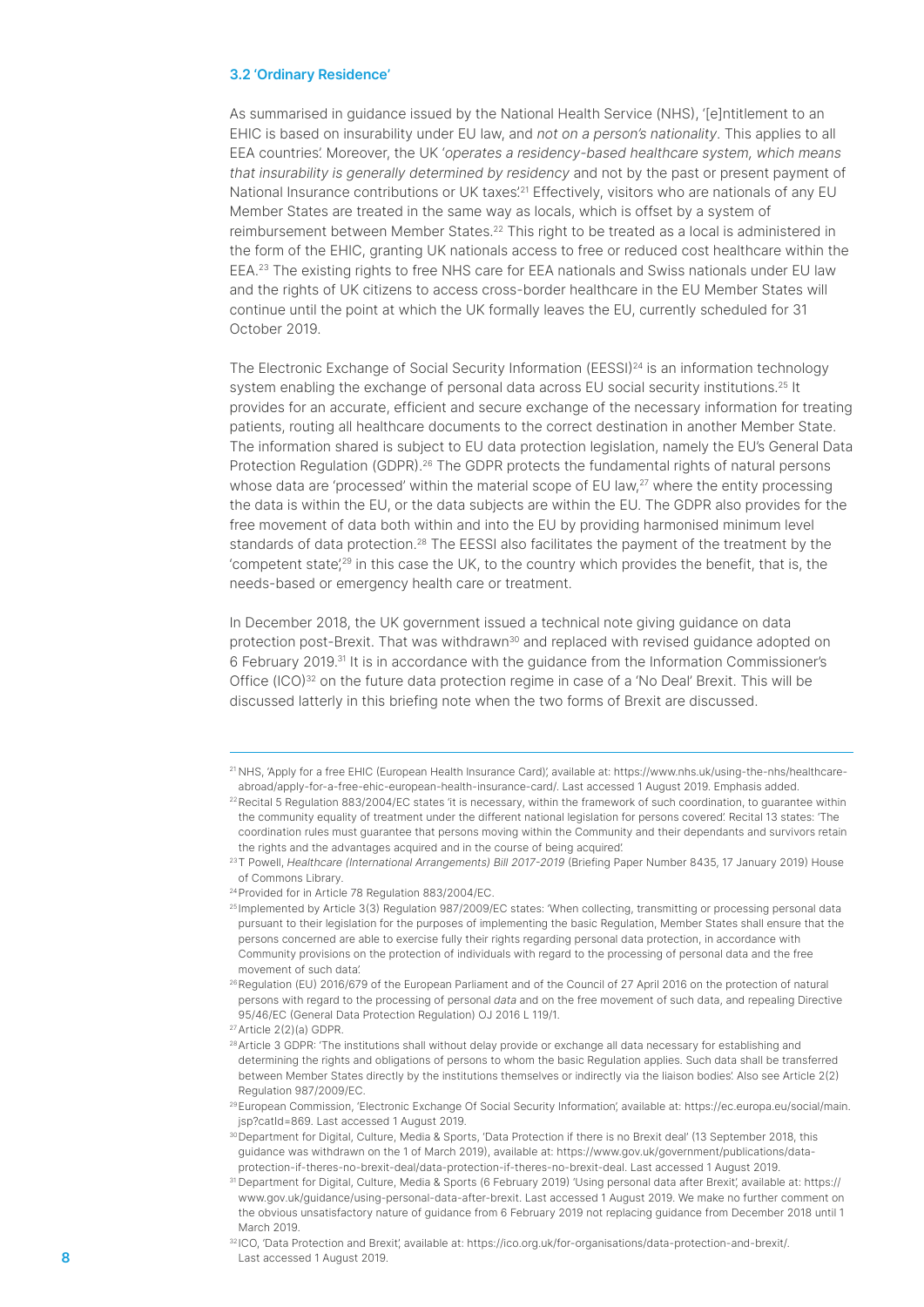#### 3.3 'Ordinary Residence' in One or More Countries

The NHS guidance refers to the following, which is taken from an official manual:

'A person is ordinarily resident if they are normally residing in the United Kingdom (apart from temporary or occasional absences), and their residence here has been adopted voluntarily and for settled purposes as part of the regular order of their life for the time being. Decisions about whether a person is ordinarily resident will need to be based on all the circumstances of the particular case'.

#### Significantly for those resident in NI:

'A person can be ordinarily resident in more than one country. The fact that a person might be said to have a home in another country does not mean that they cannot also be ordinarily resident in the United Kingdom.

If a person lives in the United Kingdom year after year, they should be treated as ordinarily resident here<sup>'33</sup>

Those resident in NI might also be resident in the RoI. It should be noted that the NHS guidance states:

'If you are ordinarily resident in the UK and not insured by another EEA country, then you are likely to be considered to be insured by the UK under EU law and, therefore, will be entitled to a UK-issued EHIC. You will need to provide the necessary evidence when applying'.

Moreover, '[t]here are certain circumstances where you may be entitled to a UK-issued EHIC despite living in another EEA country. Further details can be found in the "Living in Europe" section below<sup>'34</sup>

This is the general picture across the UK and it appears that the EHIC is administered on an all-UK centralised basis. Although this is the case, it may be useful to note that each country within the UK has its own legal arrangements for determining who is 'ordinarily resident' and may have access to healthcare on that basis. Under NI law the Provision of Health Services to Persons Not Ordinarily Resident Regulations (Northern Ireland) 2015 applies to visitors.<sup>35</sup> Section 2(1) provides a 'visitor' 'means a person not ordinarily resident in Northern Ireland'.<sup>36</sup> It does not appear that a specific legal instrument spells out the meaning of 'ordinary residence'. Instead, this concept seems to have been frequently employed in judgments in the revenue context and applied in others, including the EHIC. Dicta from at least one of the latter judgments inform the NHS quidance given above.<sup>37</sup>

Overall, entitlement of Irish citizens who are resident in NI to EHIC comes from their coverage by the NI system on the basis of being 'ordinarily resident'. To be clear: loss of access to a EHIC is a loss that falls on people on the basis of residency, not citizenship. That will be the case whatever form of Brexit.

<sup>33</sup> HM Revenue and Customs, Child Benefit Technical Manual, available at: https://www.gov.uk/hmrc-internal-manuals/ child-benefit-technical-manual/cbtm10020. Last accessed 1 August 2019. Emphasis added.

<sup>34</sup> NHS, note 21 above. Emphasis added.

<sup>&</sup>lt;sup>35</sup> Statutory Rules of Northern Ireland 2015 No 27, Provision of Health Services to Persons Not Ordinarily Resident Regulations (Northern Ireland) 2015.

<sup>&</sup>lt;sup>36</sup> Emphasis added.

<sup>37</sup> See, for instance, Regina v Barnet London Borough Council, ex parte Shah [1982] UKHL 14, per Lord Scarman: 'I unhesitatingly subscribe to the view that "ordinarily resident" refers to a man's abode in a particular place or country which he has adopted voluntarily and for settled purposes as part of the regular order of his life for the time being, whether of 9 short or long duration'. Also see: R (on the application of YA) v Secretary of State for Health [2009] EWCA Civ 225.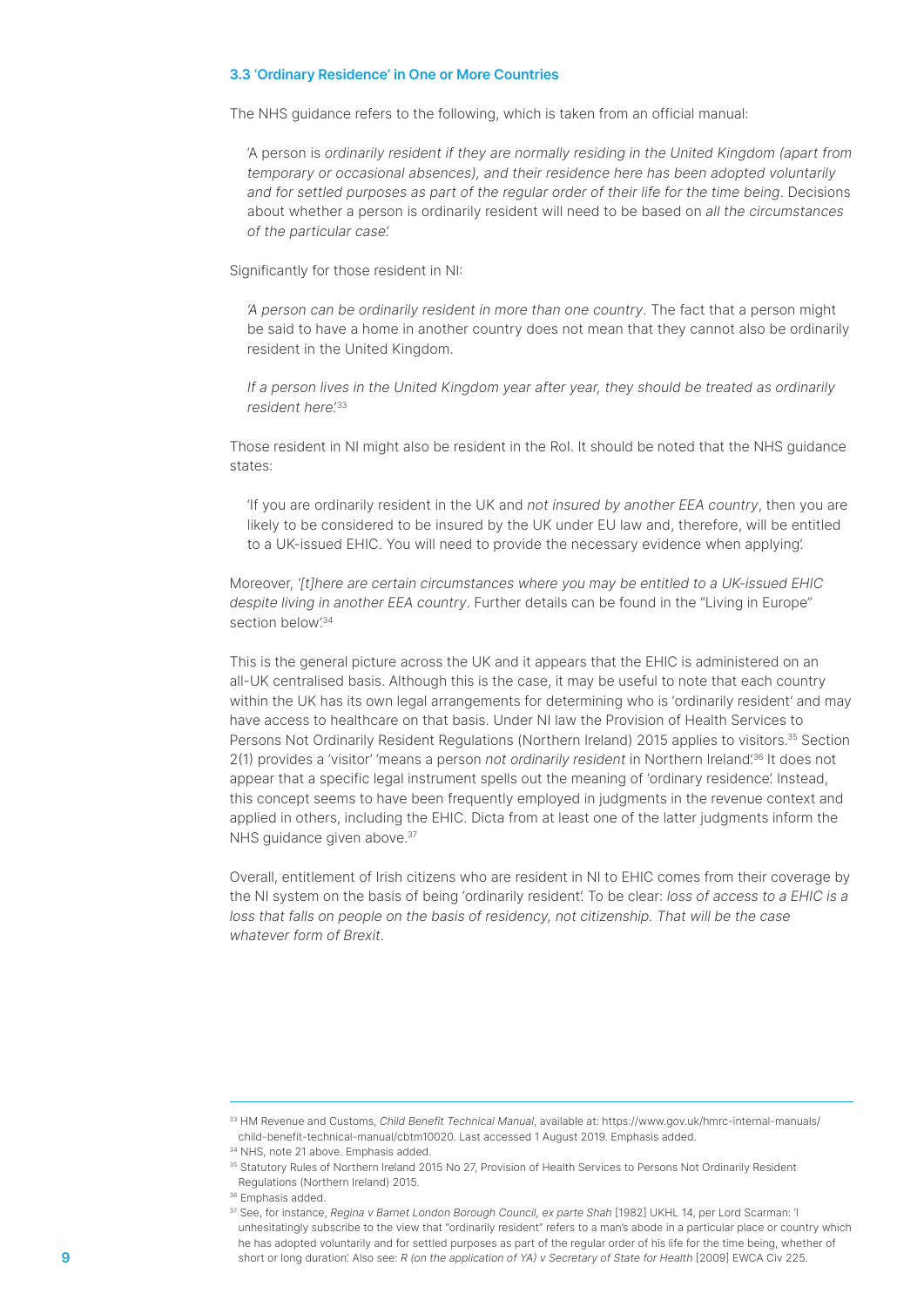# 4. Implications of Current Likely Brexit Scenarios

#### 4.1 Withdrawal Agreement

The WA continues the application of all EU law during the transition period,<sup>38</sup> which the UK government calls an 'implementation' period (currently from 31 October 2019 until 31 December 2020), even though the UK is no longer a Member State. The transition period may be extended once, by a decision of a 'Joint Committee'<sup>39</sup> made before 1 July 2020.40 The EU legal framework will be encompassed under the WA, and the practicalities of making that law in the UK will be implemented through an Act yet to be passed by the UK Parliament. All of EU law includes Regulation 883/2004/EC and everything that flows from it, which includes EHIC.

As well as providing continuity through the transition period, the WA also covers people who are subject to the legislation of the UK or an EU-27 Member States at the end of the transition period.41 Everyone who meets the UK's ordinary residence test therefore, having free access to the NHS, is 'subject to the legislation' of the UK. The WA means that the EU law upholding UK citizens' right to access cross-border healthcare will continue to be able to be relied on by patients until 31 December  $2020^{42}$  – or longer if the transition period is extended. If a patient is abroad in another Member State on 31 December 2020, they will continue to be able to rely on their rights under the WA until they leave that Member State.43 Neither the maximum duration of stay, nor the reason for the stay, is determined by law. Therefore, a holiday period with 31 December 2020 falling within it would qualify.

The WA also states that the UK will continue to take part in the EESSI during transition.<sup>44</sup> This is important because practically, for cross border healthcare to operate successfully, personal data concerning the patient must be transferred between the Member States, and because this mechanism is through which reciprocal payments are made under the scheme of Regulation 883/2004/EC. Under the WA, GDPR rules would continue to apply.45 The WA confirms the UK's continuation of using EESSI during the transition period by continuing the application of all EU law. The WA also confirms that the UK will continue to pay its share of the costs.<sup>46</sup>

#### 4.2 'No Deal'

If the UK leaves the EU on the 31 October 2019, or a later date, without ratifying the WA, this is what has been termed a 'No Deal' Brexit. This means no reciprocal healthcare agreements will operate between the UK and the EU-27 as a bloc. UK patients will immediately lose their rights in EU law to access treatment in another EU country. But there are alternative possibilities for patients to access treatment. None of these are certain, and they involve new law, which has not been tested in courts, or administrative structures. Relying on these rights thus involves greater risk than the known situation currently under EU law, or the situation under the WA which seeks to continue the position under EU law as far as possible for a transitional period after the UK leaves the EU.

One possibility is for the UK to secure bilateral agreements with each of the Member States, or with the EU as a whole, and to implement these through domestic law. On 23 March 2019 the Healthcare (European Economic Area and Switzerland Arrangements) Act 2019 received royal assent, establishing the legal basis for implementing reciprocal healthcare arrangements after Britain's exit. The UK government has proposed that, even in the event of a 'No Deal' scenario, reciprocal healthcare continues until the end of December 2020. However, this has not been accepted by the EU, and it is difficult to see how it could be, given the EU's current negotiating mandate.<sup>47</sup>

<sup>38</sup>Article 126 WA.

<sup>39</sup> An institution comprising representatives of the EU and the UK, established by Article 164 WA.

<sup>40</sup>Article 132 WA.

<sup>41</sup> Article 28 WA.

<sup>42</sup> Article 127 WA: 'Scope of the transition 1. Unless otherwise provided in this Agreement, Union law shall be applicable to and in the United Kingdom during the transition period'.

<sup>43</sup>Article 32(1)(c) WA.

<sup>44</sup>Article 32(2) WA. 45Article 126 WA.

<sup>46</sup>As per Regulation 997/2009/EC.

<sup>47</sup>NHS Confederation, 'Reciprocal Healthcare', available at: https://www.nhsconfed.org/regions-and-eu/nhs-european-office/ 10 brexit-and-the-nhs/brexit-implications-for-health-and-care/reciprocal-healthcare. Last accessed 1 August 2019.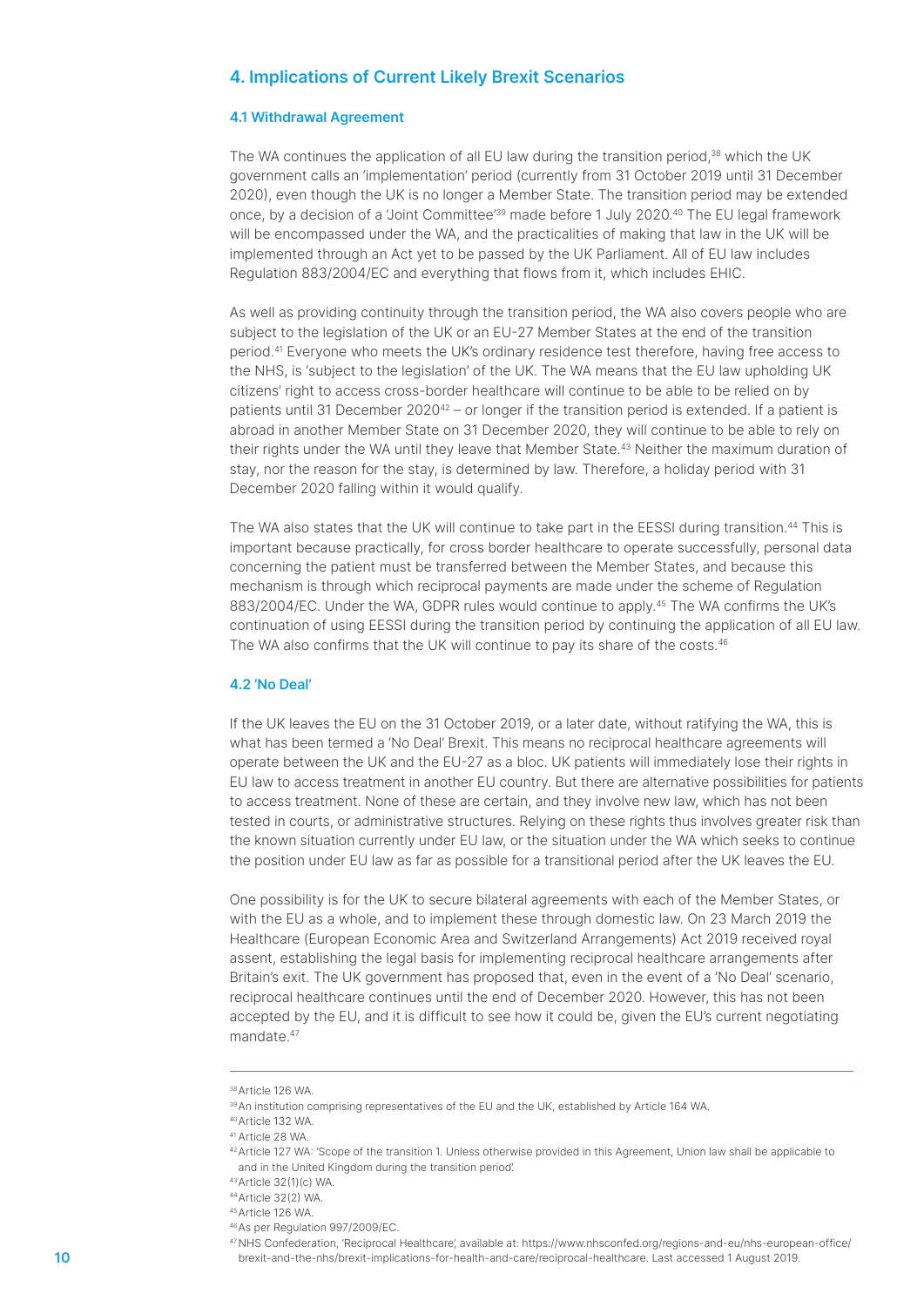A second possibility is for UK patients to rely on domestic law in the country they are visiting. Many EU 27 Member States, such as Ireland, Spain, Italy, France and Greece, have already passed domestic legislation in case of a 'No Deal' Brexit scenario.

In a 'No Deal' scenario, there would be no immediate change to data protection law in the UK.<sup>48</sup> The Data Protection Act 2018 would remain in place and the EU Withdrawal Act would incorporate the GDPR into UK law. The EU (Withdrawal) Act and secondary legislation such as the Data Protection, Privacy and Electronic Communications (Amendments etc) (EU Exit) Regulations 2019 make no distinction between different types of Brexit. However, although the UK will continue to recognise the EU as a safe place to send data, the EU will treat the UK, as a thirdcountry with no adequacy decision,<sup>49</sup> as potentially non-compliant with its data protection law.

In the absence of an adequacy decision, data transfer may take place where 'appropriate safeguards' are provided. One such appropriate safeguard is the use of standard contractual clauses.50 The ICO has produced guidance on what organisations need to include in contracts for data transfer.<sup>51</sup> The Health Research Authority's quidance confirms the lawfulness of such data transfers.<sup>52</sup>

As the legal framework which governs the transfers of personal data from EU institutions to the UK would change on exit, so would the procedures currently in place which administer the transfer of patient data. A new system for transferring payments for emergency treatments would also be needed, as the EESSI would no longer be available. This system does not currently exist. It would need to be created and implemented in a 'No Deal' scenario.

# 5. Bilateral Legal Arrangements between the United Kingdom and the Republic of Ireland

So far the paper has explained the basis for entitlement to the EHIC ('ordinary residence') and the implications of current likely Brexit scenarios. In summary, changes to UK nationality law do not affect access to the EHIC. Given the increased likelihood of a 'No Deal' scenario under the prime ministership of Boris Johnson, it becomes important to outline how, at least as between the UK and RoI, there are bilateral relationships that will operate and underpin access to healthcare between them.

Legal relations between the UK and the RoI are not only determined by EU law. The Common Travel Area (CTA) and North/South cooperation under Strand Two of the B/GFA concern rights of citizens of the UK and RoI and cooperation in healthcare. In the event of a 'No Deal' Brexit, these provide that reciprocal healthcare would continue without the need for an EHIC.53 The UK government have confirmed that the CTA is not reliant on the EU,54 as seen in the National Health Service (Charges to Overseas Visitors) Regulation,<sup>55</sup> which exempts charges for Irish citizens and British citizens ordinarily resident in the RoI.56

<sup>55</sup>The National Health Service (Charges to Overseas Visitors) (Amendment etc.) (EU Exit) Regulations 2019 No 516.

<sup>48</sup> Department for Digital, Culture, Media & Sports, 'Data Protection if There's No Brexit Deal', 13 September 2018 (this guidance was withdrawn on the 1 of March 2019), available at: https://www.gov.uk/government/publications/dataprotection-if-theres-no-brexit-deal/data-protection-if-theres-no-brexit-deal. Accessed 1 August 2019. <sup>49</sup>DPA, Section 74.

<sup>50</sup>GDPR, Article 57.

<sup>51</sup> ICO, 'What Needs to be Included in the Contract?', available at: https://ico.org.uk/for-organisations/guide-to-dataprotection/guide-to-the-general-data-protection-regulation-gdpr/contracts-and-liabilities-between-controllers-andprocessors-multi/what-needs-to-be-included-in-the-contract/. Last accessed 1 August 2019.

<sup>52</sup>MJ Taylor and others, 'United Kingdom: Transfers of Genomic Data to Third Countries', (2018) 137(8) Human Genetics 637, 639 citing Health Research Authority NHS, 'Legal basis for processing data', available at: https://www.hra.nhs.uk/ planning-and-improving-research/policies-standards-legislation/data-protection-and-information-governance/gdprdetailed-guidance/legal-basis-processing-data/.

<sup>53</sup>NHS, 'Healthcare in Ireland', available at: https://www.nhs.uk/using-the-nhs/healthcare-abroad/healthcare-when-travellingabroad/healthcare-in-ireland/. Last accessed 1 August 2019.

<sup>54</sup>HM Government, 'Travelling Within the Common Travel Area and the Associated Rights of British and Irish Citizens if there is No Brexit Deal', available at https://www.gov.uk/government/publications/travelling-in-the-common-travel-area-iftheres-no-brexit-deal/travelling-within-the-common-travel-area-and-the-associated-rights-of-british-and-irish-citizensif-there-is-no-brexit-deal#before-brexit. Last accessed 1 August 2019.

<sup>56</sup> The National Health Service (Charges to Overseas Visitors) (Amendment etc.) (EU Exit) Regulations 2019 No 516, 11 **Explanatory Memorandum.**